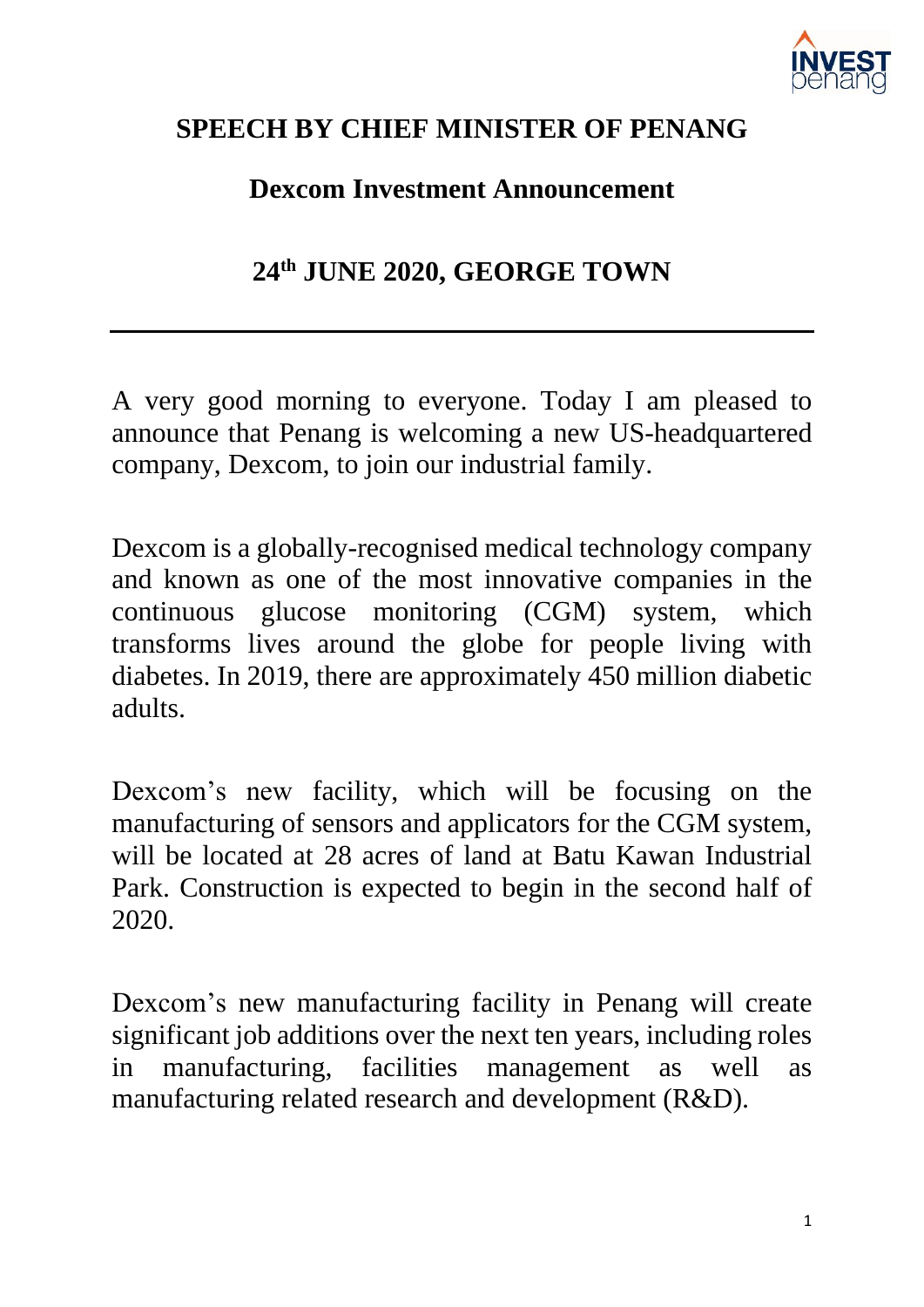The introduction of the Dexcom facility marks the State's meaningful participation in the CGM field. I am proud to share that this will be Dexcom's third plant and its maiden manufacturing facility outside of the United States.

CGM provides a more accurate way to monitor blood glucose levels, thereby allowing diabetic patients to better regulate their blood glucose. This in turn decreases the risk of diabetesrelated damage to their bodies and ultimately improve their health and cut down healthcare costs.

The new-age medical technology has transformed the way doctors and patients participate and interact with each other. Obtaining real-time information, tracking past health records, identifying potential health issues, and devising a treatment plan are all signs of the gradual shift from traditional methods to smart medical devices.

With half a century of industrial experience, Penang has built a strong industrial ecosystem, which complements the needs of medtech players. With over 50 medical device companies present in the State, Penang's medical devices cluster is among the highest concentration in Southeast Asia. Dexcom CGM systems require expertise and support in electronics engineering and manufacturing and related ancillary services, which are already well-established in Penang.

It is evident that despite the current COVID-19 pandemic, Dexcom's investment to Penang looked beyond the current macro uncertainties.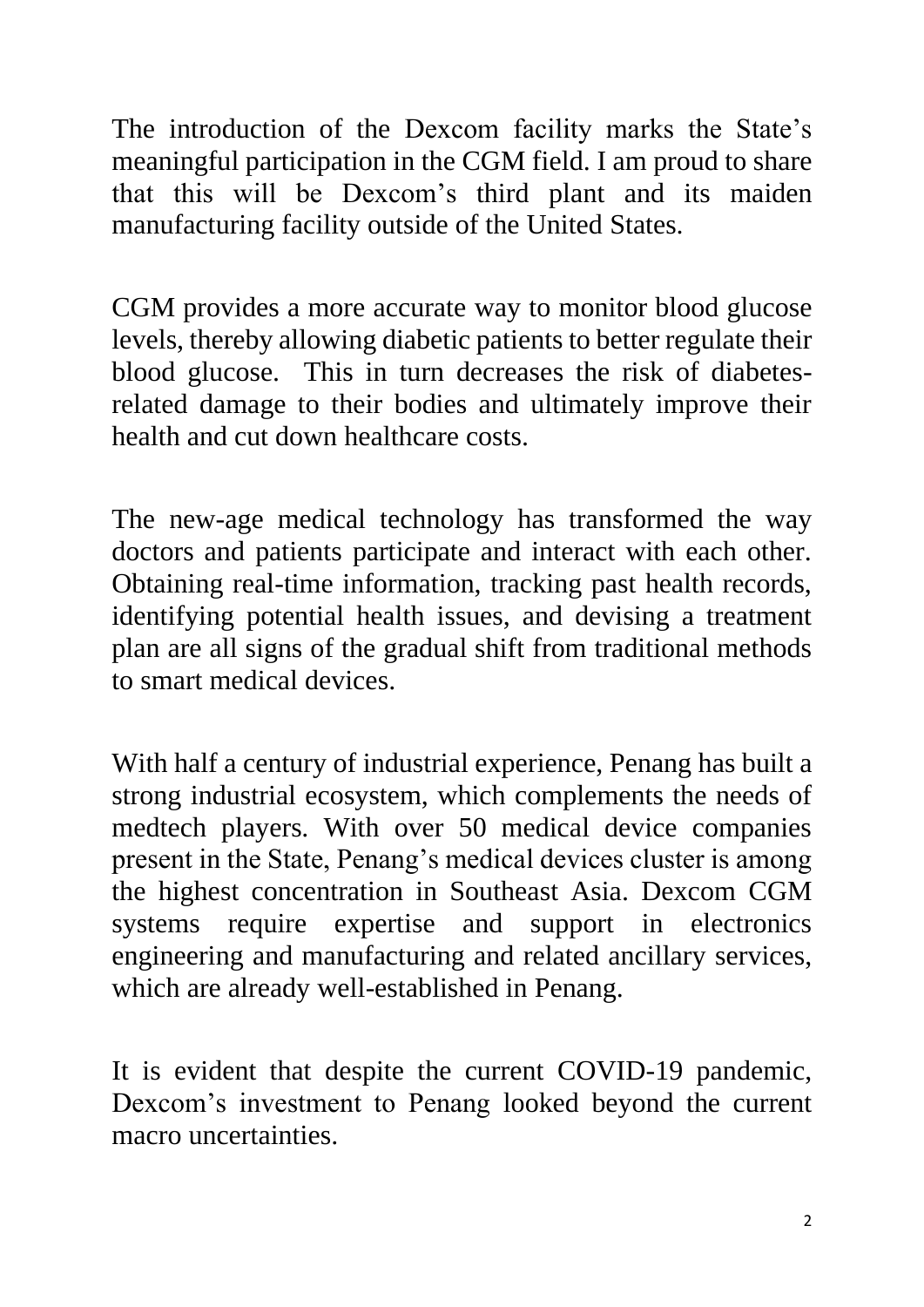The key consideration for the company is to choose a location that possesses a robust and sustainable ecosystem that could fulfil the needs of its next generation(s) of technologies, products and long-term growth strategies. The State government will continue to entrench Penang's position in the medical technology industry.

Ladies and gentlemen,

The year 2019 was an action-packed year for Penang. Our total approved manufacturing investment hit a record high, with strong inflows of both new and re-investments into the state.

Penang recorded RM16.9 billion in total approved manufacturing investment in 2019, an increase of 192% yearon-year, and registered more than double its 10-year average of RM8 billion.

The State government, through InvestPenang and PDC, will continue to focus on landing projects that have far-reaching effects on the local economy in terms of supply chain localisation opportunities, creating high quality jobs, uplifting the skillset of the local technical workforce, as well as having significant economic spill-over and multiplier effects.

I would also like to thank Malaysian Investment Development Authority (MIDA) for working hand-in-hand with InvestPenang in attracting high quality investments to Penang.